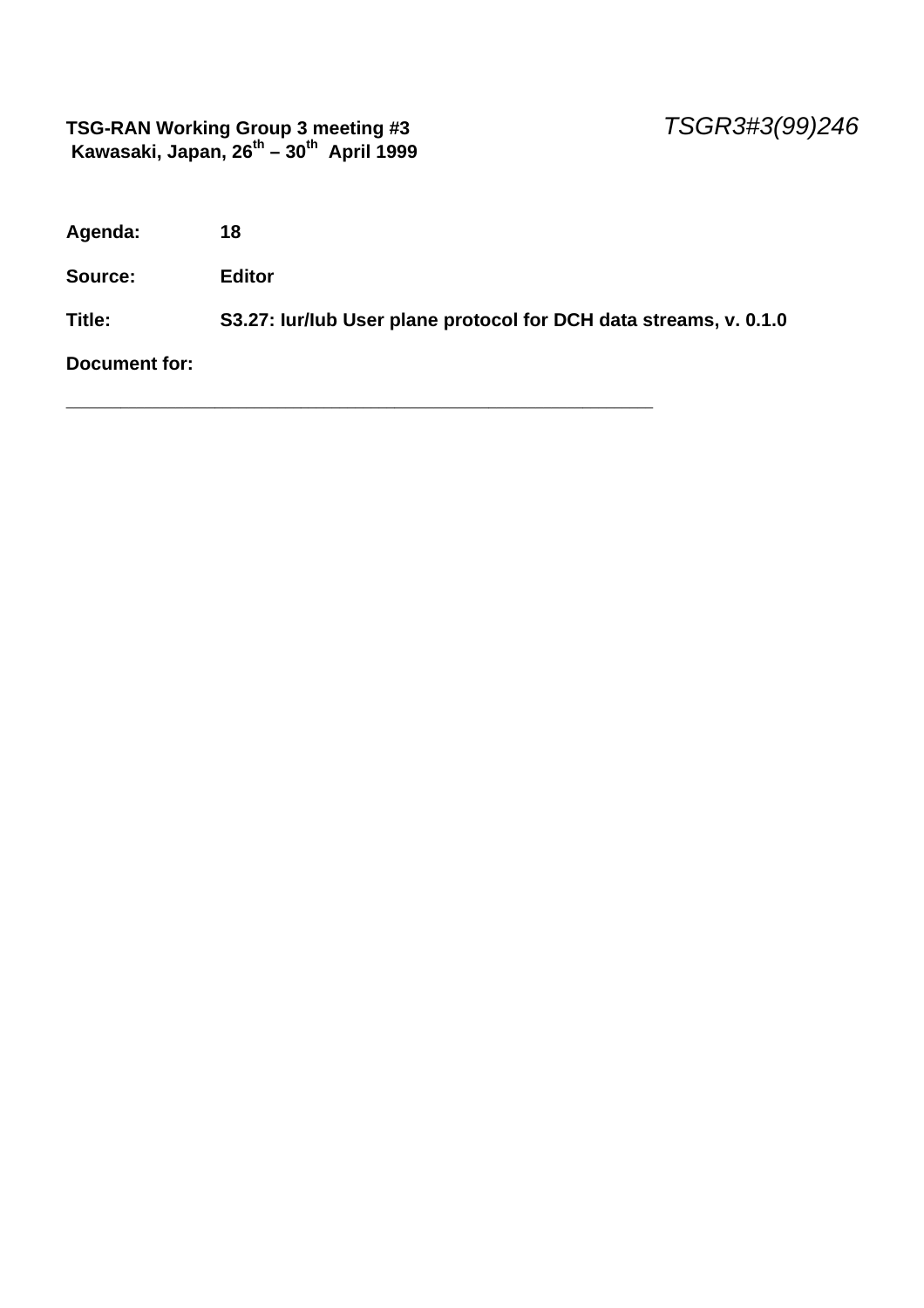# TS S3.27 V 0.1.0 (1999-04)

*Technical Specification*

## **3 rd Generation Partnership Project (3GPP); Technical Specification Group (TSG) RAN;**

**Iub/Iur Interface User Plane Protocol for DCH Data Streams**

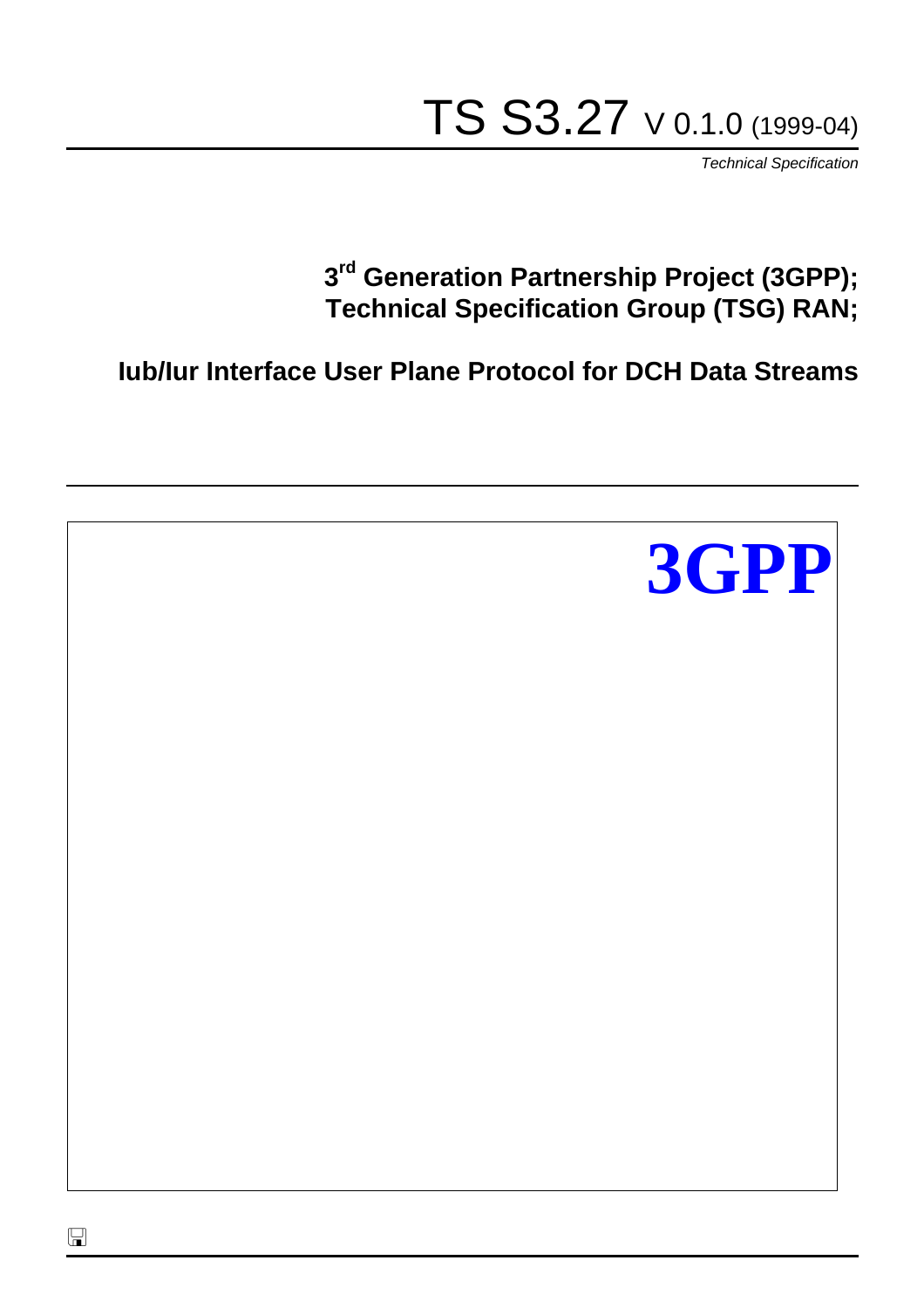Reference

<Workitem> (<Shortfilename>.PDF)

Keywords

<keyword[, keyword]>

*3GPP*

Postal address

Office address

Internet

secretariat@3gpp.org Individual copies of this deliverable can be downloaded from http://www.3gpp.org

*Copyright Notification*

No part may be reproduced except as authorized by written permission. The copyright and the foregoing restriction extend to reproduction in all media.

> © All rights reserved.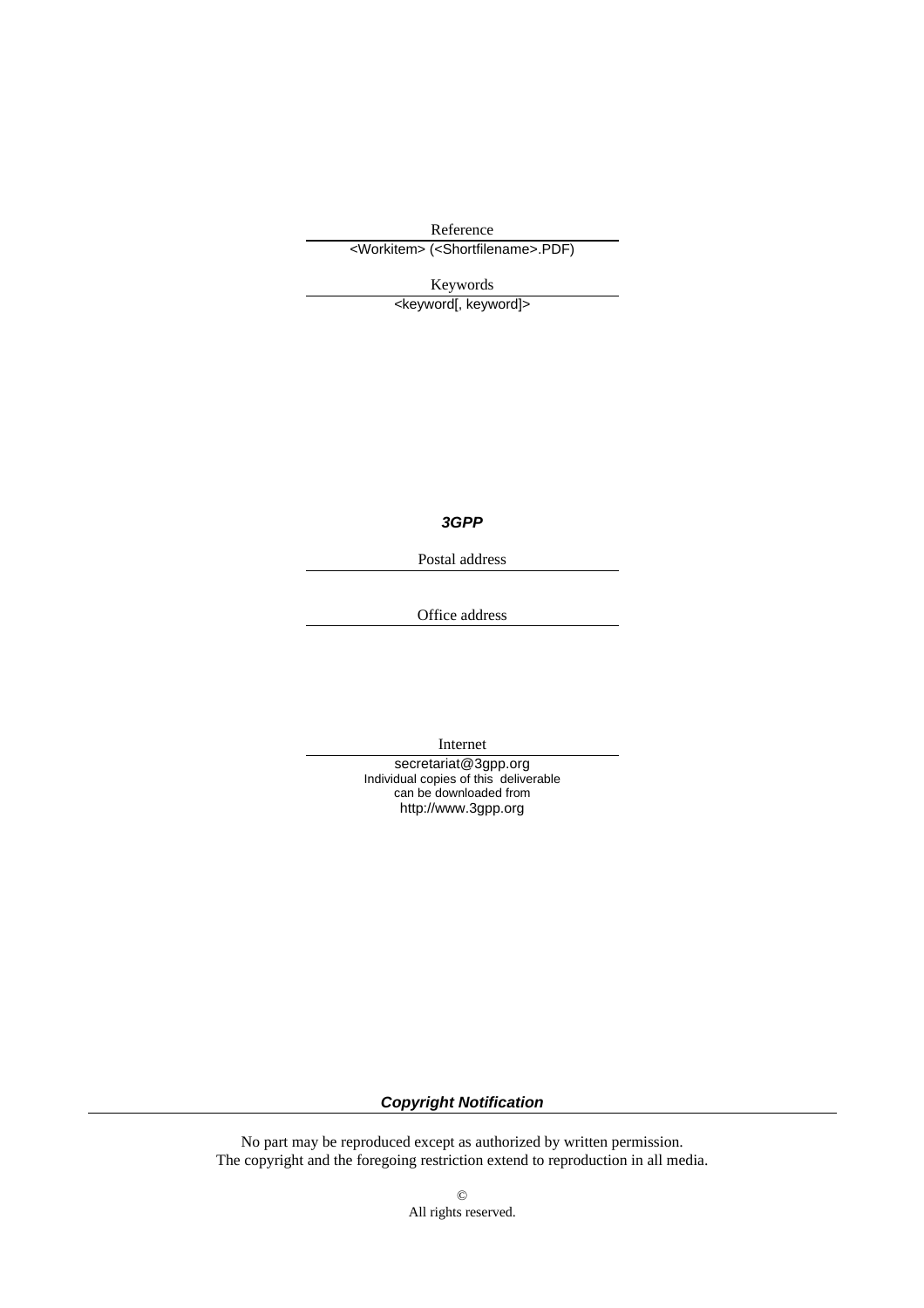## Contents

| 1              |  |  |  |
|----------------|--|--|--|
| 2              |  |  |  |
| 3              |  |  |  |
| $\overline{4}$ |  |  |  |
| 5              |  |  |  |
| 5.1            |  |  |  |
| 5.2            |  |  |  |
| 5.3            |  |  |  |
| 6              |  |  |  |
| 6.1            |  |  |  |
| 6.2            |  |  |  |
| 7              |  |  |  |
| 7.1            |  |  |  |
| 7 1 1          |  |  |  |
| 7.1.2          |  |  |  |
| 7.2            |  |  |  |
| 7.2.1          |  |  |  |
| 7.2.2          |  |  |  |
| 7.3            |  |  |  |
| 7.3.1          |  |  |  |
| 7.3.2          |  |  |  |
| 8              |  |  |  |
| 8.1            |  |  |  |
| 8.2            |  |  |  |
| 8.3            |  |  |  |
| 9              |  |  |  |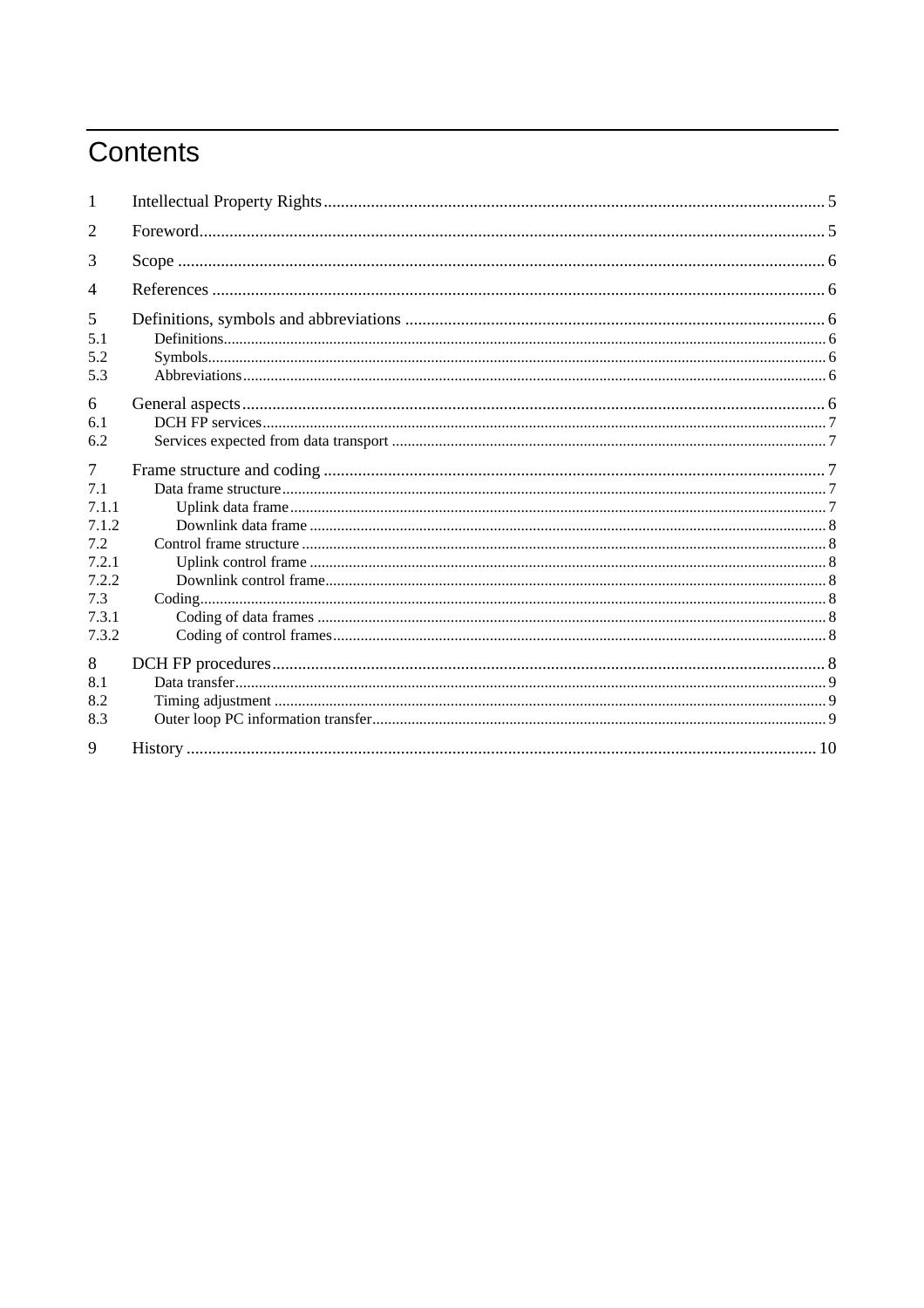## 1 Intellectual Property Rights

## 2 Foreword

This Technical Specification has been produced by the 3<sup>rd</sup> Generation Partnership Project, Technical Specification Group <TSG name>.

The contents of this TS may be subject to continuing work within the 3GPP and may change following formal TSG approval. Should the TSG modify the contents of this TS, it will be re-released with an identifying change of release date and an increase in version number as follows:

Version m.t.e

where:

- m indicates [major version number]
- x the second digit is incremented for all changes of substance, i.e. technical enhancements, corrections, updates, etc.
- y the third digit is incremented when editorial only changes have been incorporated into the specification.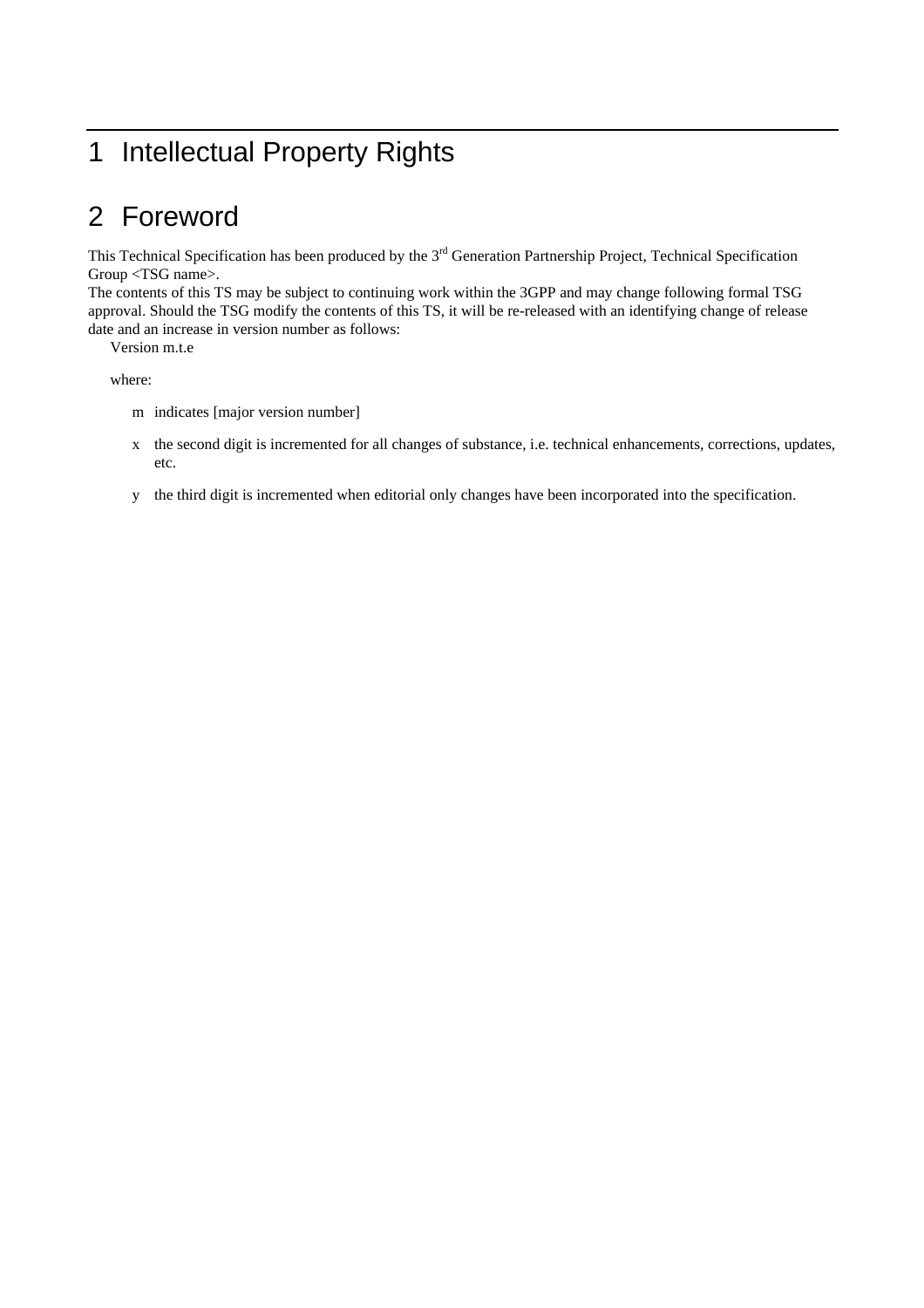## 3 Scope

The present document …

## 4 References

The following documents contain provisions which, through reference in this text, constitute provisions of the present document.

- References are either specific (identified by date of publication, edition number, version number, etc.) or non-specific.
- For a specific reference, subsequent revisions do not apply.
- For a non-specific reference, the latest version applies.
- A non-specific reference to an ETS shall also be taken to refer to later versions published as an EN with the same number.

[1]: S2.01, *Radio Interface Protocol Architecture*

## 5 Definitions, symbols and abbreviations

#### 5.1 Definitions

For the purposes of the present document, the following terms and definitions apply:

#### 5.2 Symbols

For the purposes of the present document, the following symbols apply:

#### 5.3 Abbreviations

For the purposes of the present document, the following abbreviations apply:

## 6 General aspects

The specification of  $I_{ub}$  DCH data streams is also valid for  $I_{ur}$  DCH data streams.

The SRNC is responsible for creating communications inside the SRNS. The SRNC provides to the Node B the complete configuration of the Transport channels to be provided by the Node B for a given communication. The parameters of a Transport channel are described in [1]. These Transport channels are multiplexed on the downlink by the Node B on radio physical channels, and de-multiplexed on the uplink from radio physical channels to Transport channels.

Every Transport channel related to one UE context that is communicated over a set of cells that are macro-diversity combined within Node B, is carried on one AAL2 connection. This means that there are as many AAL2 connections as Transport channels and User ports for that communication.

It is FFS whether unidirectional or bi-directional AAL2 connections are used.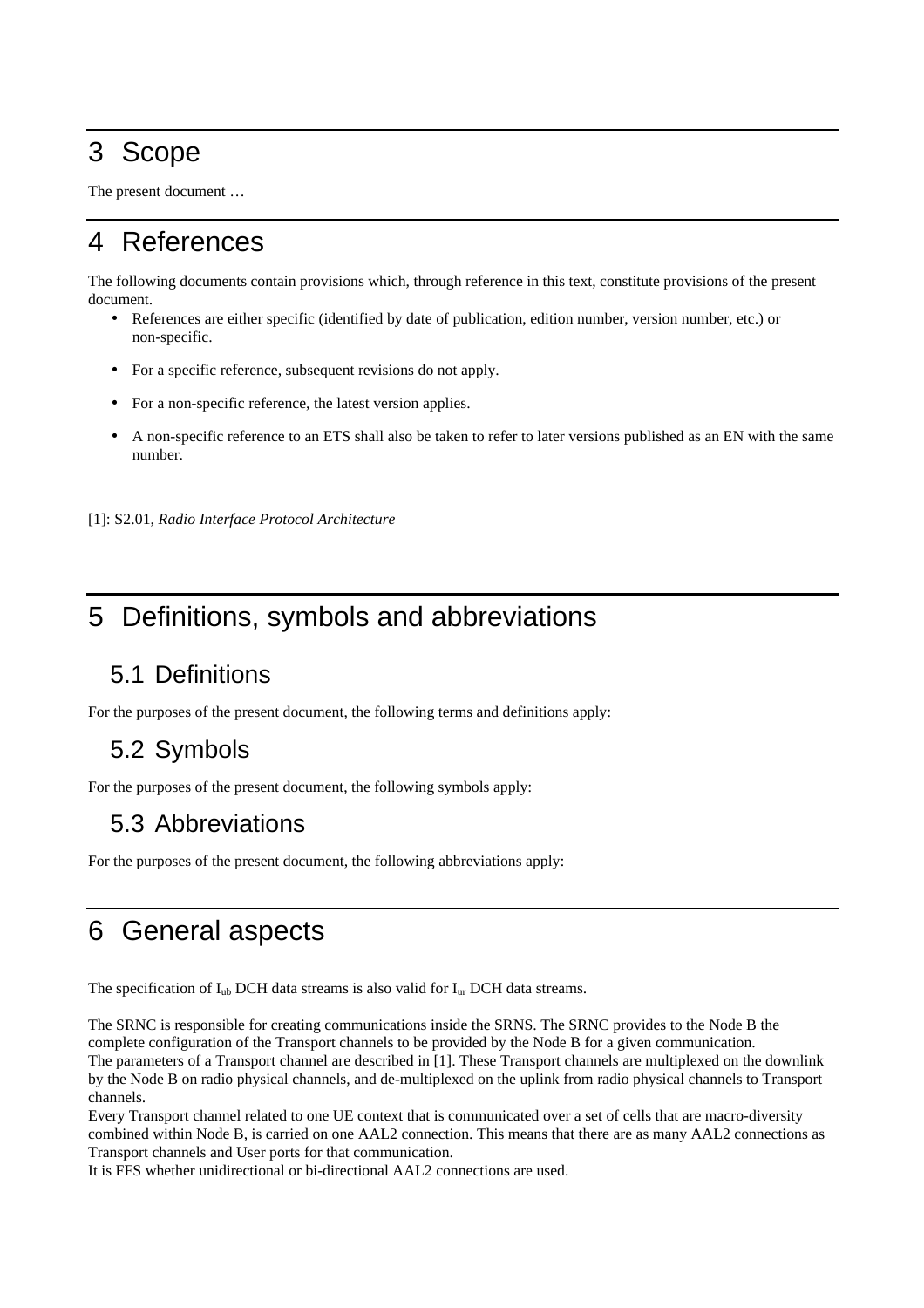#### 6.1 DCH FP services

Editor's note: this chapter describes the services that FP provides, such as the transfer of data, synchronisation information and quality indication for PC and MDC, timing adjustment, etc.

#### 6.2 Services expected from data transport

Editor's note: this chapter describes the services that are expected from the lower layer. Requirements for frame error rate, bit error rate, delay and delay variation are considered.

## 7 Frame structure and coding

The parameters to be included in the Iub frames to be transported between Node B and Serving RNC (i.e., they apply for Iur and Iub data stream) are:

- 1. **User data** a block of user data.
- 2. **Connection ID** used by soft combining function to identify multiple paths of the same call.
- 3. **Quality Indication** used by soft combining function.
- 4. **Length Indicator** used to allow different frame sizes and different user rates.
- 5. **CRC** error check for the frame.
- 6. **Rx power** indication of received power level in uplink only.
- 7. **Frame Type** e.g. signalling or data.
- 8. **CFN –** the connection frame number is the indicator as to which radio frame the data should be transmitted / was received. It is also needed for synchronisation purposes in DL channel frames.
- 9. **Timing adjustment command** needed for synchronisation purposes in UL channel frames.

*[Note: This list of parameters is the starting assumption and not necessarily comprehensive.]*

Two different message types are to be used for both the downlink and uplink DCH Transport Channel Frame protocol in the Iur and Iub interfaces.

- DCH data frame
- DCH control frame

The DCH control frame shall be used for inband signalling between SRNC and Node B in cases where the normal DCH data frame can not be utilised. The DCH control frame shall not carry any data targeted to or received from the air interface. Typical use for the DCH control frame would be synchronisation of the user plane and transport of UL outer loop power control commands.

#### 7.1 Data frame structure

#### 7.1.1 Uplink data frame

Every Transmission Time Period (typically one radio frame, i.e. 10ms), for each Transport channel, the Node B sends to the SRNC the following information:

- a Transport Block Set (user data) received from the radio interface
- the Transport Format Indicator (TFI) associated to the Transport Block Set
- A Quality indicator:

Bad / Good frame

Other Quality indications are FFS.

When the frame is incorrectly received, it is not sent on the Iur interface.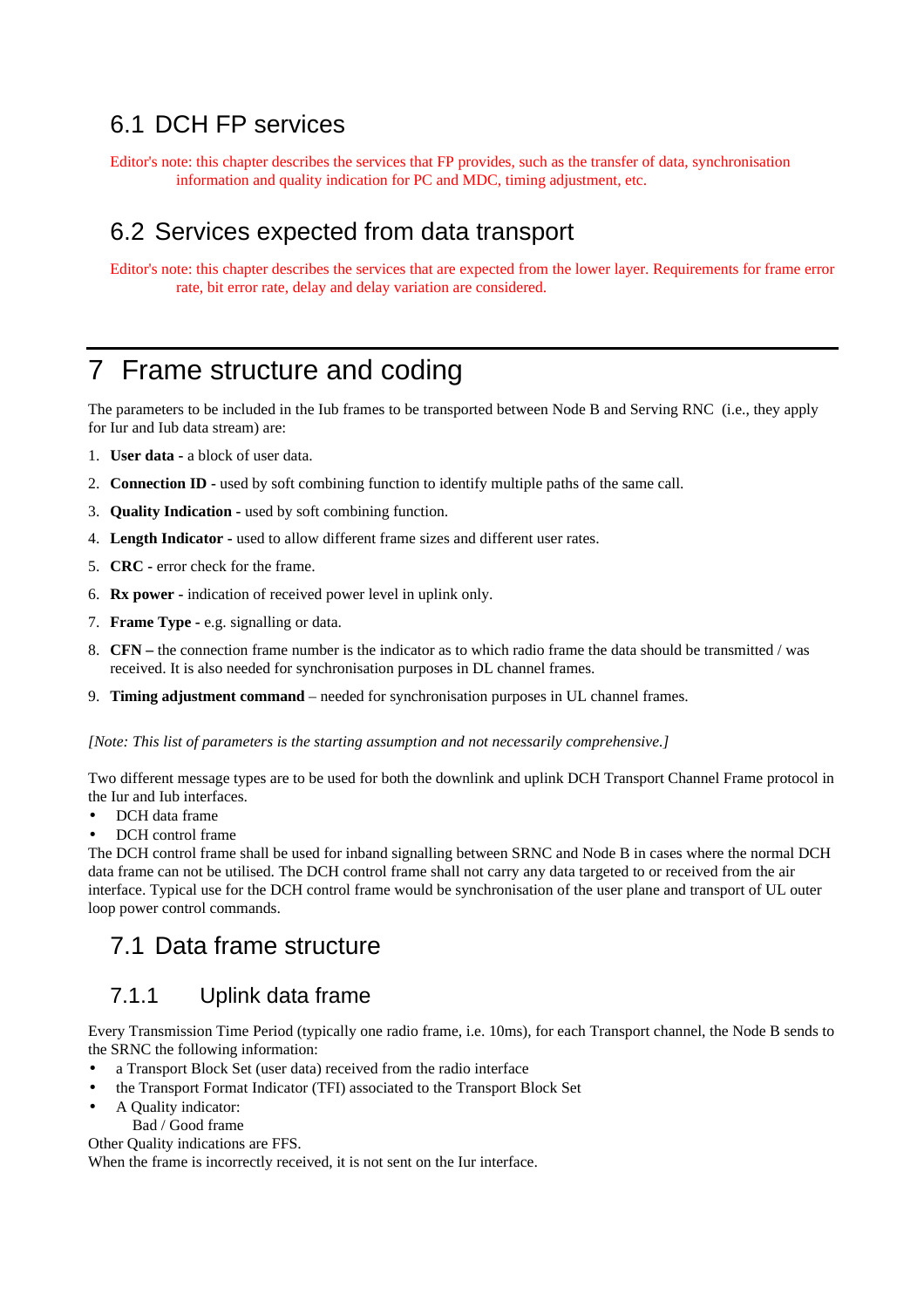| <b>Information element</b>        | <b>Description</b>                                         |
|-----------------------------------|------------------------------------------------------------|
| message type                      | Uplink DCH data frame                                      |
| Connection ID                     | Used by soft combining function to identify multiple paths |
|                                   | of the same call                                           |
| <b>Transport Format Indicator</b> | The TFI identifies the format of the transport channel as  |
|                                   | received from the radio interface                          |
| <b>CFN</b>                        | Indicator to which radio frame the data was received.      |
| <b>Transport Bloc Set</b>         | This contains the data received from the radio interface   |
| Quality indicator                 | This may update the target outer loop power control        |
| Timing adjustment command         | Needed for synchronisation purposes                        |

#### 7.1.2 Downlink data frame

Every Transmission Time Period (typically one radio frame, i.e. 10ms), for each Transport channel, the SRNC provides to the Node B the following information:

• a Transport Block Set (user data) to be sent on the radio interface

• the Transport Format Indicator (TFI) to use

The CID of the AAL2 frame identifies the Iub data stream where a Transport channel frame is transported.

| <b>Information element</b>        | <b>Description</b>                                            |
|-----------------------------------|---------------------------------------------------------------|
| message type                      | Downlink DCH data frame                                       |
| Connection ID                     | Used by soft combining function to identify multiple paths    |
|                                   | of the same call                                              |
| <b>Transport Format Indicator</b> | The TFI identifies the format of the transport channel to be. |
|                                   | used on the radio interface                                   |
| <b>CFN</b>                        | Indicator to which radio frame the data shall be              |
|                                   | transmitted.                                                  |
| <b>Transport Bloc Set</b>         | This contains the data to be sent on the radio interface      |
| <b>Outer Loop Power Control</b>   | This may update the target outer loop power control           |
| (optional)                        |                                                               |

#### 7.2 Control frame structure

- 7.2.1 Uplink control frame
- 7.2.2 Downlink control frame

#### 7.3 Coding

- 7.3.1 Coding of data frames
- 7.3.2 Coding of control frames

### 8 DCH FP procedures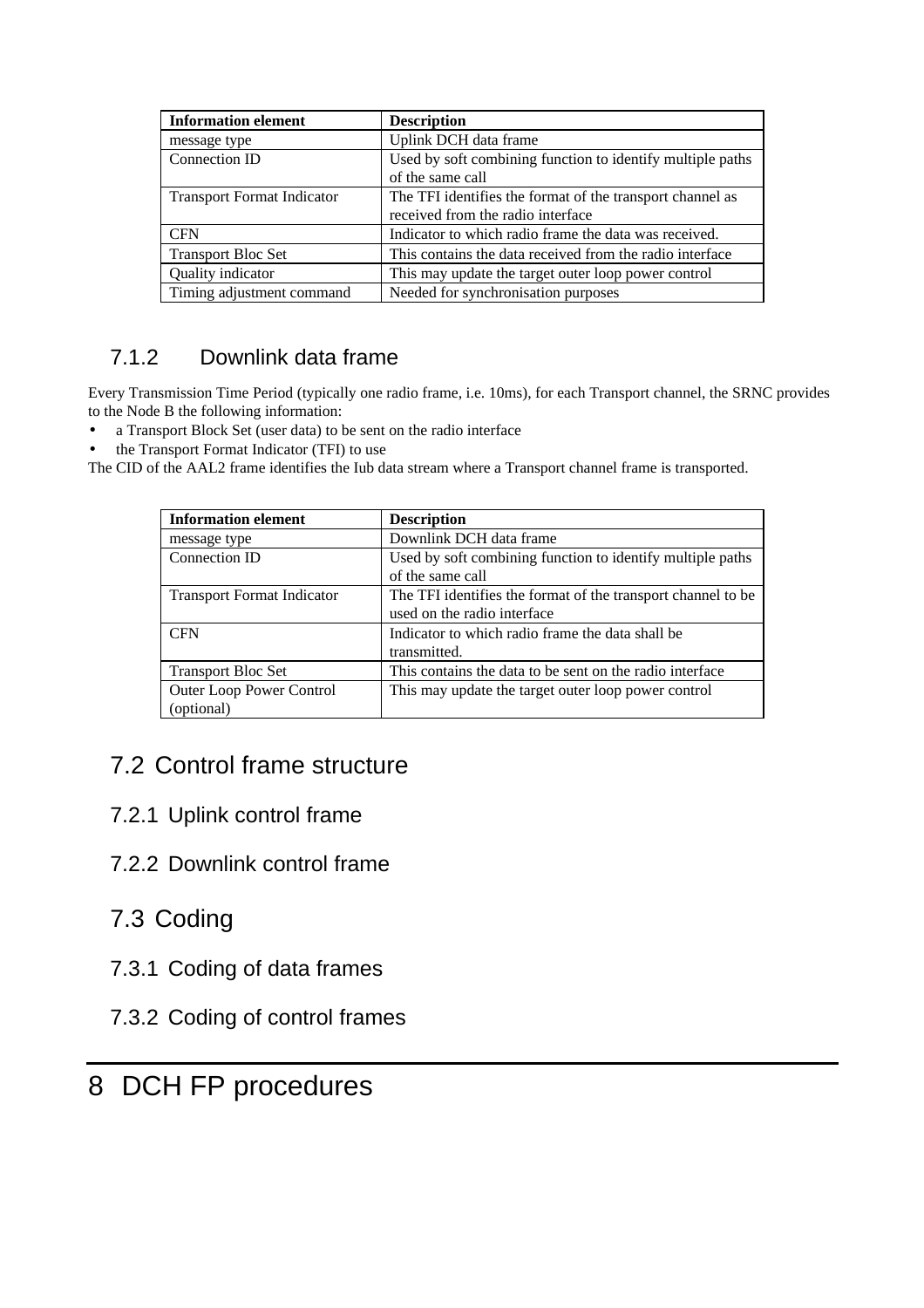#### 8.1 Data transfer

Editor's Note: this chapter describes when and how often a DCH data frame is transferred. Handling of DTX and loss of synchronisation in Node B is described as well.

#### 8.2 Timing adjustment

To synchronise and keep the synchronisation of a DCH data stream SRNC includes a Connection Frame Number (CFN) to all DL DCH Transport channel frames. If there is no data to be transmitted to the UE via the DCH transport bearer then a special DL DCH Control frames can be sent instead of DL DCH data frames.

Upon reception of a DL DCH Transport channel frame, node B should evaluate the time difference between the optimal arrival time for the DL DCH Transport Channel frame to be transmitted in the indicated CFN and the actual measured arrival time of the DL DCH Transport channel frame.

According to the measured time difference, node B should set a proper value for the Timing adjustment command in the UL DCH transport channel frame. If there is no UL data to be transmitted to the SRNC via the DCH transport bearer then a special UL DCH Control frame can be sent.

(The initial value for the parameters is FFS)

#### 8.3 Outer loop PC information transfer

Editor's Note: this chapter describes when and how often an the outer loop power control information is transferred in a DCH frame, considering also the case when multiple DCH are associated to one UE.